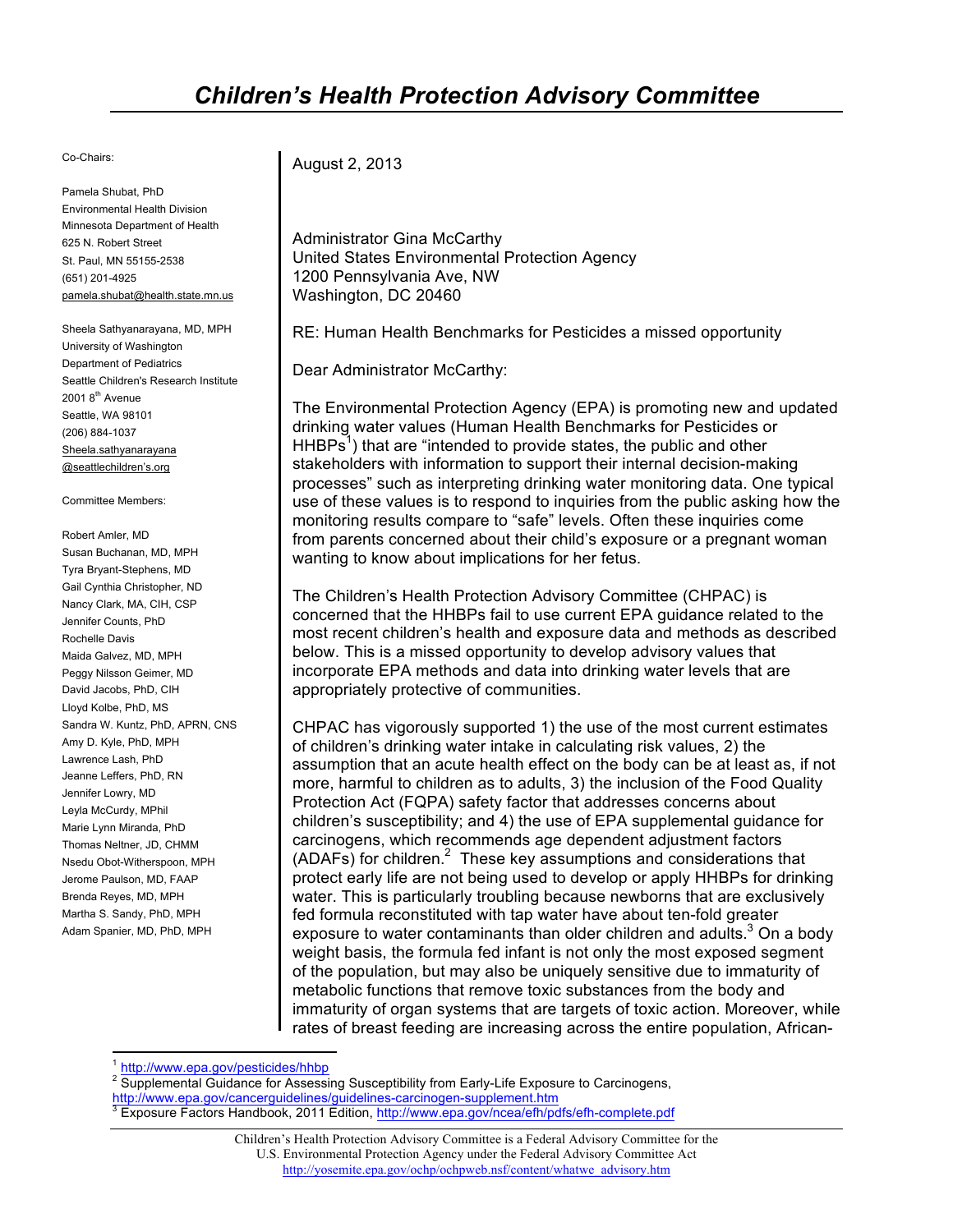Administrator McCarthy Page 2 August 2, 2013

Breastfeeding rates are also significantly lower in low-income mothers.<sup>5</sup> We are concerned that the majority of children born today in this country are members of racial or economic groups that face exposure and health disparities that correlate with increased rates of formula intake. American infants still have the lowest prevalence of breastfeeding initiation and duration.<sup>4</sup>

CHPAC is concerned that HHBPs fail to use the most recent EPA guidance $<sup>6</sup>$  to use specific</sup> susceptible age categories (such as 0 to 2 years of age, or 3 to 15 years of age) for the HHBP values. As a result, the HHBPs are far less protective than the values that would be developed if EPA advice on age susceptibility for cancer and non-cancer endpoints were used.

 The daily intake rate used to calculate acute HHBPs should be based on the formula-fed infant rather than a children's exposure of 100 mL/kg-day (1 Liter water per 10 kg body weight per day). The most recent data on newborns that EPA analyzed and presented in the EPA Exposure Factors Handbook<sup>7</sup> show that at the 95<sup>th</sup> percentile, an infant one to three months of age is ingesting 285 mL/kg-day when the sole source of water intake is tap water. EPA's presentation of the data shows that the drinking water intake used for HHBP calculations for child exposure corresponds to the 50<sup>th</sup> percentile of exposure. The 50<sup>th</sup> percentile is not sufficiently protective and CHPAC recommends use of the  $95<sup>th</sup>$  percentile for intake.

 There are also shortcomings in the daily intake rate used to calculate chronic HHBPs. CHPAC is concerned that the rate intended to represent intake for pregnant women, 30 mL/kg-day (2 L/66 kgday), is outdated. EPA's presentation of data shows that the 95<sup>th</sup> percentiles for tap water use by pregnant and lactating women, another very important population, are 42 and 55 L/kg-day, respectively.<sup>8</sup>

 Similarly, the drinking water intake rates used to calculate HHBPs for lifetime exposures to carcinogens are not based on the most recent EPA recommendations. HHBPs are calculated with a water intake and cancer algorithm that CHPAC has critiqued in the past. Specifically, CHPAC<sup>9,10</sup> has recommended that EPA programs, in using the EPA supplemental guidance for carcinogens, apply the ADAFs for any carcinogen unless there is sufficient information indicating that use of the default ADAFs is not appropriate. The EPA has received similar recommendations from the EPA Science Advisory Board<sup>11</sup> and the National Research Council's report *Science and Decisions*.<sup>12</sup> Use of the supplemental guidance for calculating cancer risk from exposures to carcinogens results in a 1.7-fold greater lifetime cancer risk, and when age specific water intake is also used in the equation, the increase is more than 3-fold.

 CHPAC is concerned that the HHBP may not take into account an assumption that children are at least if not more sensitive to noncancer health effects as adults (whether these effects are caused by

http://yosemite.epa.gov/ochp/ochpweb.nsf/content/12142007.htm/\$file/12142007.pdf

<sup>10</sup> CHPAC letter from October 21, 2010 on Science and Decisions,

<sup>11</sup> SAB report March 3, 2004, on the Supplemental Guidance,

 $^4$  Progress in Increasing Breastfeeding and Reducing Racial/Ethnic Differences — United States, 2000–2008 Births, www.cdc.gov/mmwr, 2/8/2013<br><sup>5</sup> Breastfeeding in the United States: Findings from the National Health and Nutrition Examination Survey, 1999-2006, www.cdc.gov/mmwr, 2/8/2013

www.cdc.gov/nchs/data/databriefs/db05.htm

 $6$  EPA 2005, Guidance on Selecting Age Groups for Monitoring and Assessing Childhood Exposures to Environmental Contaminants, <u>http://www.epa.gov/raf/publications/guidance-on-selecting-age-groups.htm</u><br><sup>7</sup> http://www.epa.gov/ncea/efh/pdfs/efh-complete.pdf, Table 3-19<br><sup>8</sup> http://www.epa.gov/ncea/efh/pdfs/efh-complete.pdf, Table 3-77<br><sup></sup>

http://www.epa.gov/ncea/efh/pdfs/efh-complete.pdf, Table 3-77

http://yosemite.epa.gov/ochp/ochpweb.nsf/content/CHPAC\_NRC\_Report.htm

http://yosemite.epa.gov/sab/sabproduct.nsf/658FD14F8F94C7E385256F0A006C94E0/\$File/sab04003.pdf

<sup>&</sup>lt;sup>12</sup> National Research Council. Science and Decisions: Advancing Risk Assessment. Washington, DC: National Academies Press, 2009